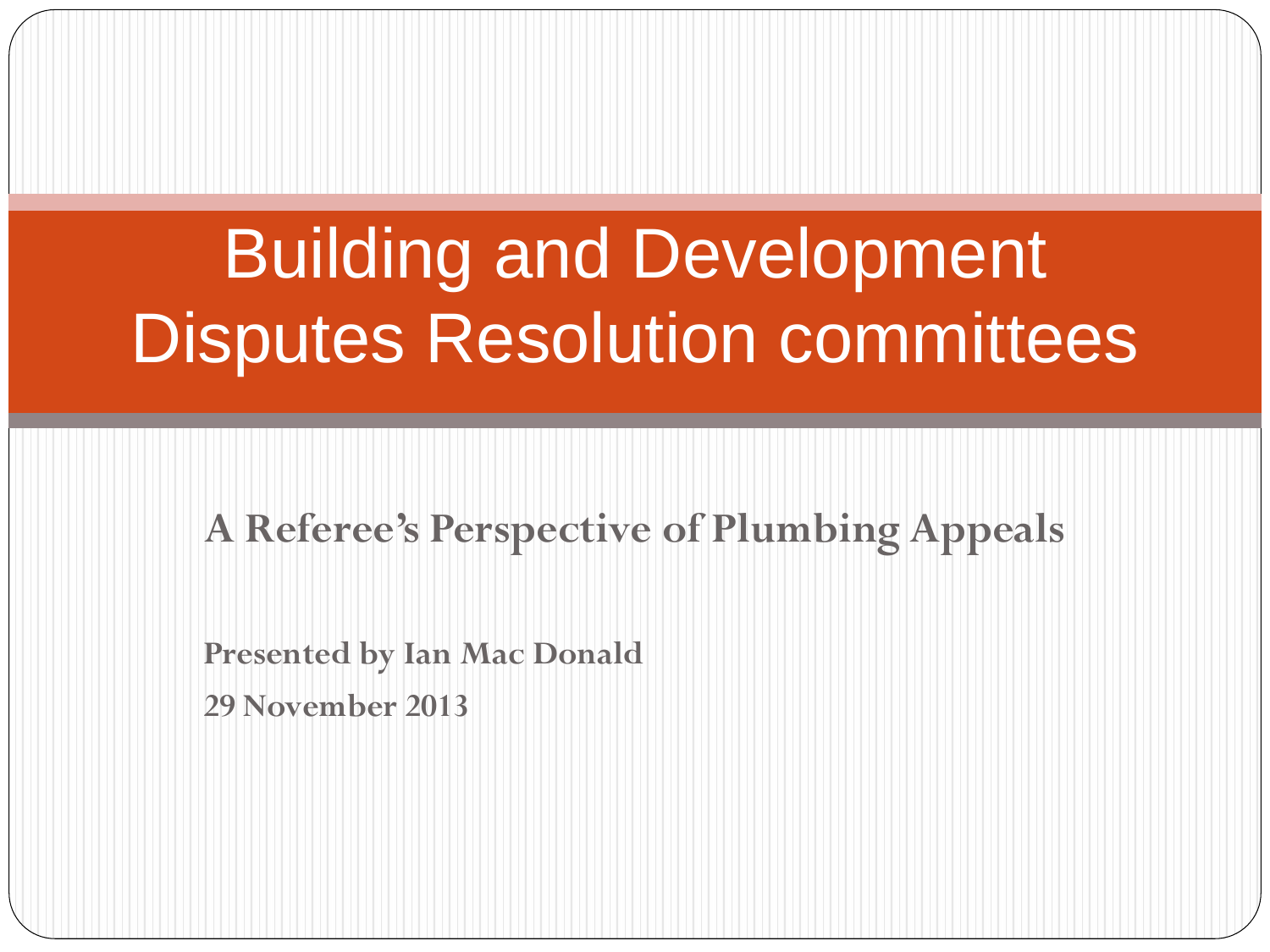**1.What is a building and development disputes committee?**

**2.Who can make an appeal?**

**3.How to make an appeal.**

**4.What is the cost to lodge an appeal?**

**5.What can be appealed?**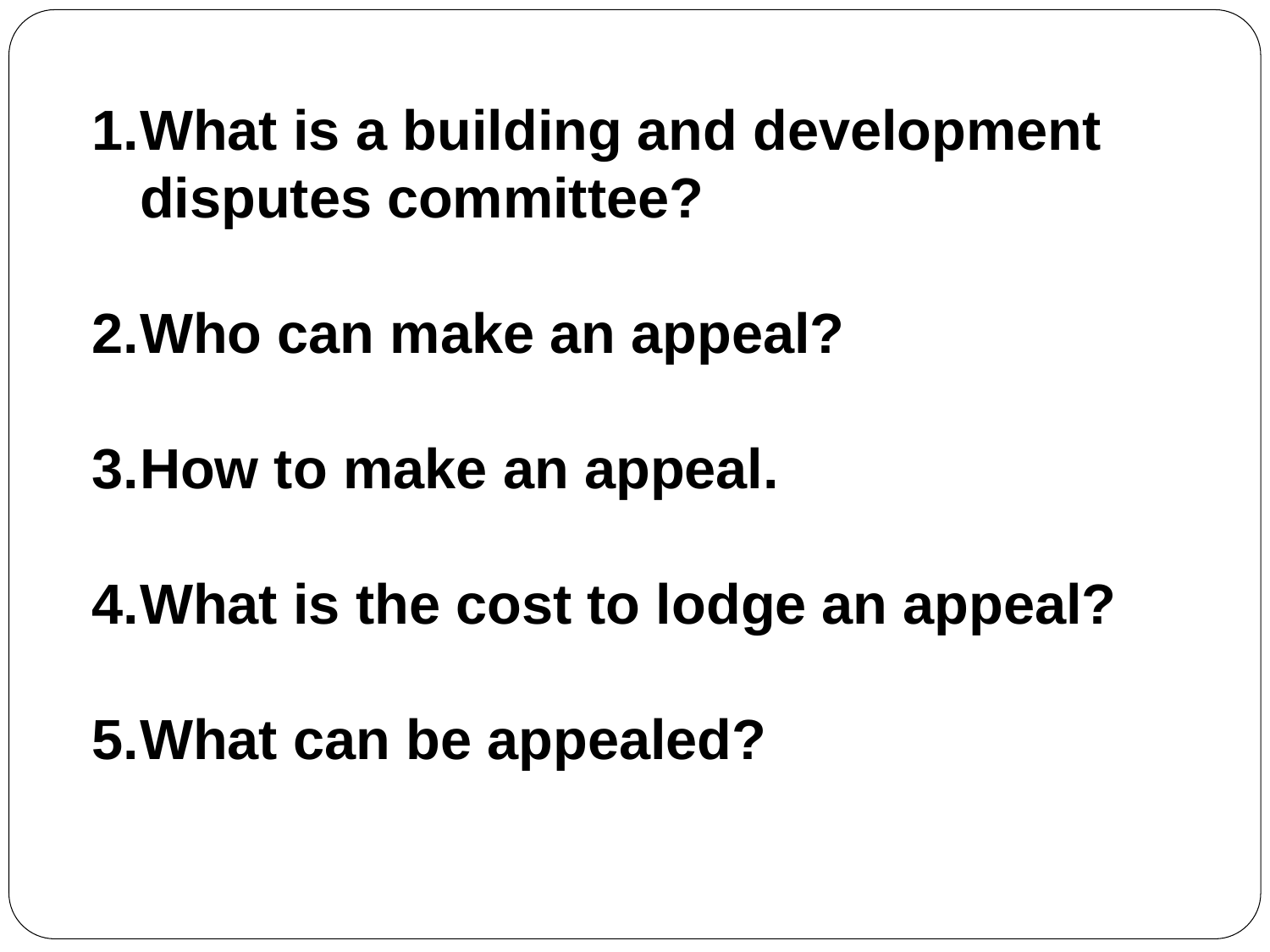#### **1. A deemed refusal**

- **2. An information notice giving a decision not to issue a compliance permit**
- **3. An information notice giving a decision not to issue a compliance certificate**
- **4. An information notice indicating that an application for Chief Executive approval has been approved with conditions or has been refused**
- **5. A notice that is unlawful or unreasonable**
- **6. When a person is given or IS ENTITLED TO BE given an information notice under the PDA about a decision under part 4 or 5 of the PDA.**
- **7. An enforcement notice about a plumbing, drainage or on-site sewerage matter**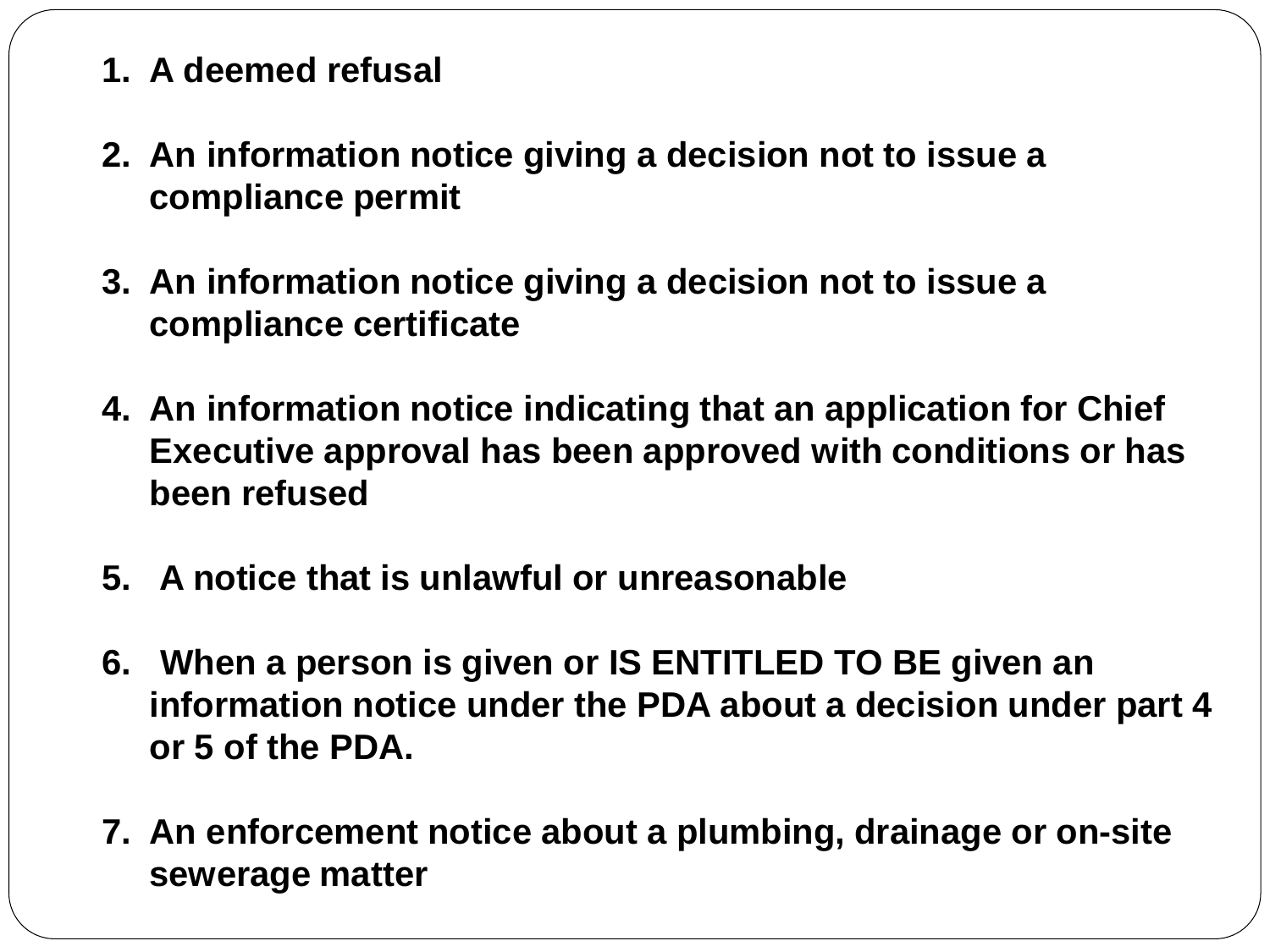## *PDA Schedule Dictionary*

## *information notice means—*

*(b) for a decision of the chief executive or a local government, under part 4 or 5, a notice stating the following—*

*(i) the decision;*

*(ii) the reasons for the decision;*

*(iii) that the person to whom the notice is given may appeal against the decision to a building and development dispute resolution committee within 20 business days;*

*(iv) how the person may appeal against the decision*